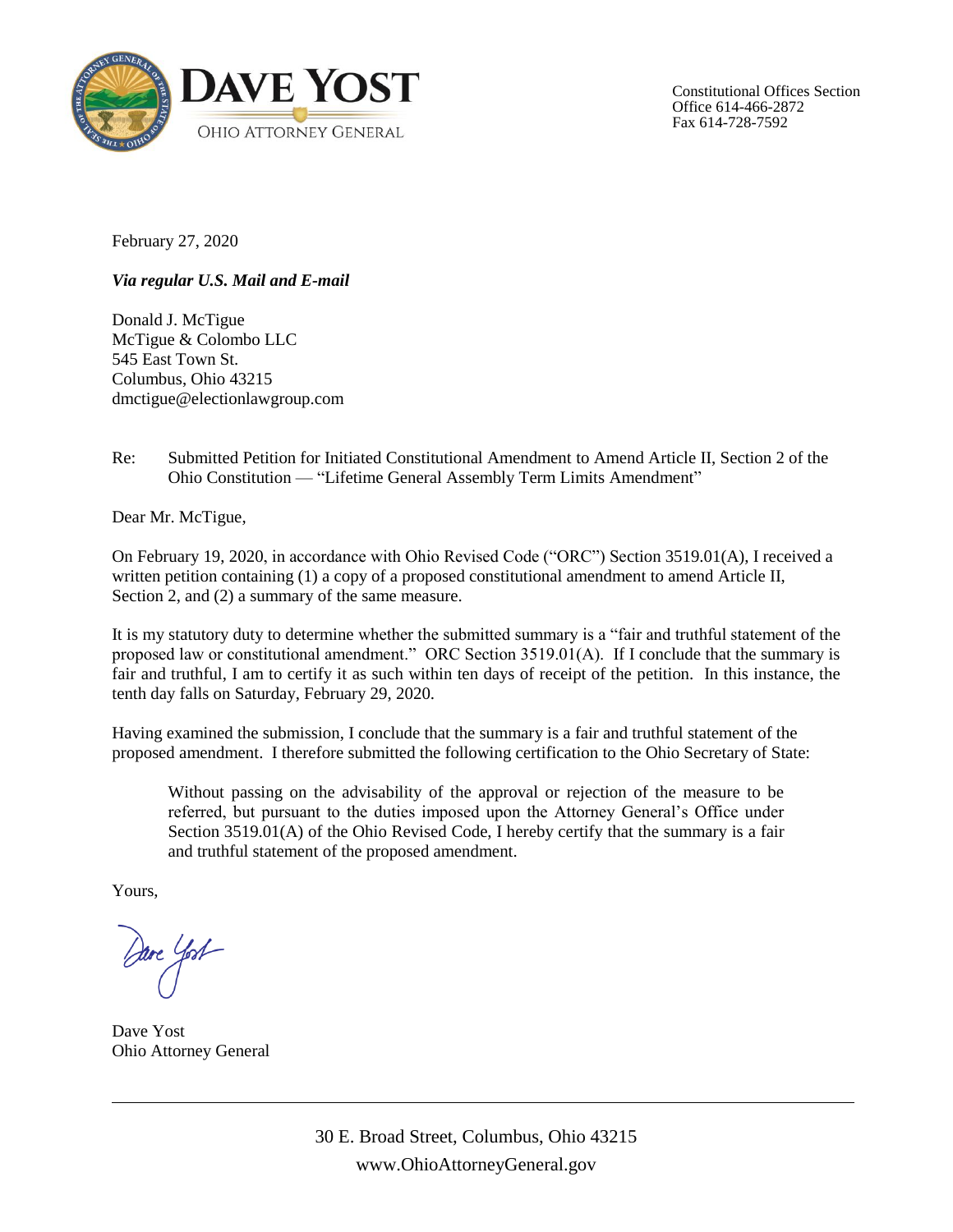cc: Committee to Represent the Petitioners

Willa Evans 2504 West 6<sup>th</sup> Street Cleveland, Ohio 44113

Brian Dean 1455 Keiser Rd. Waverly, Ohio 45690 Brian Steel 1570 Oakview Dr. Columbus, Ohio 43235